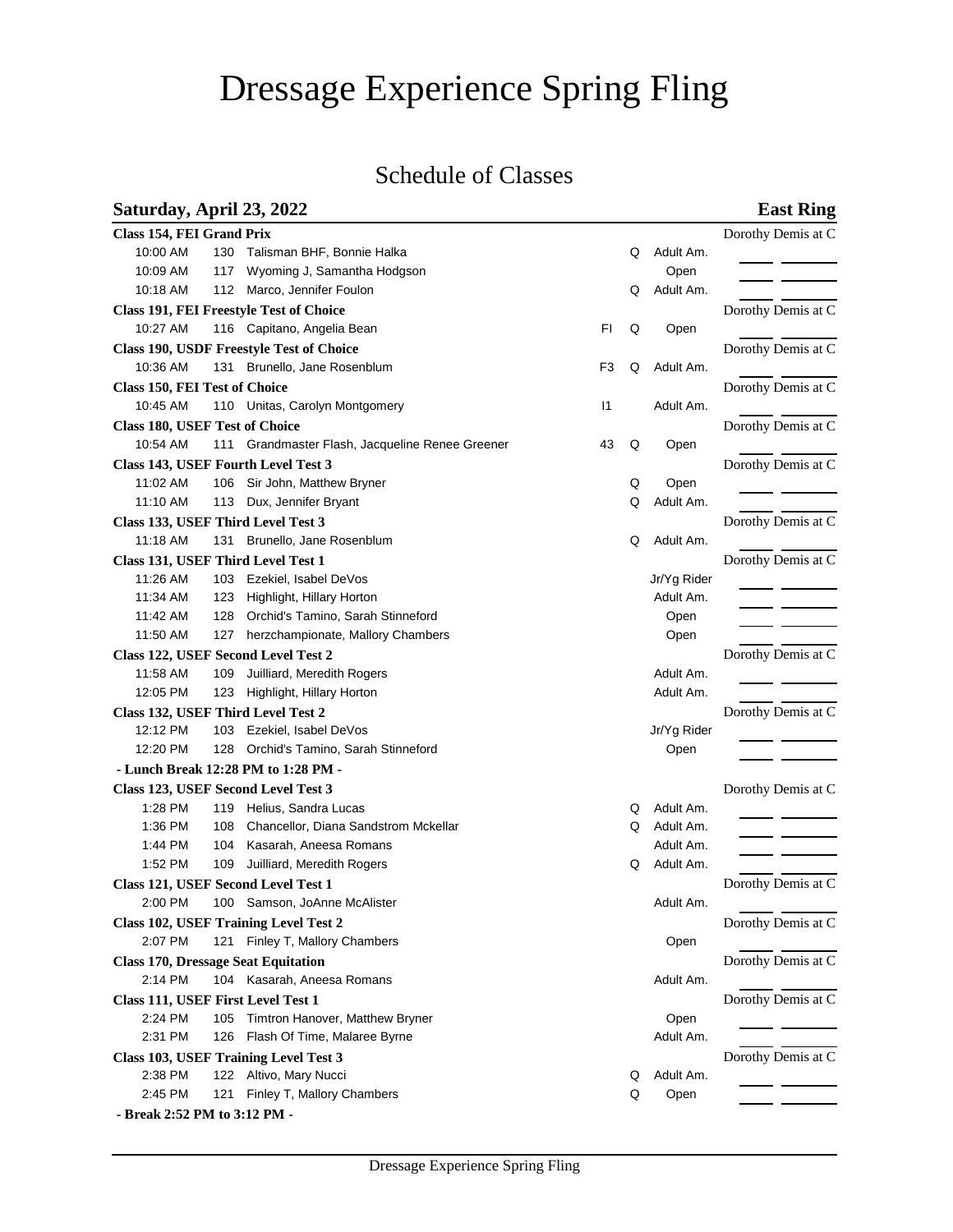### **Saturday, April 23, 2022 East Ring**

|           |     | Class 112, USEF First Level Test 2   |   | Dorothy Demis at C |  |
|-----------|-----|--------------------------------------|---|--------------------|--|
| 3:12 PM   |     | 114 FMF Olivia, Bethany Oesting      |   | Adult Am.          |  |
| 3:19 PM   |     | 118 Heitrak's Yari, Abigail Lipow    |   | Adult Am.          |  |
| $3:26$ PM |     | 125 Sixbits, Melanie Montagano       |   | Open               |  |
|           |     | Class 113, USEF First Level Test 3   |   | Dorothy Demis at C |  |
| $3:33$ PM | 100 | Samson, JoAnne McAlister             | Q | Adult Am.          |  |
| 3:41 PM   | 120 | Don Mateo, Heather McLean            | Q | Adult Am.          |  |
| $3:49$ PM |     | 126 Flash Of Time, Malaree Byrne     | Q | Adult Am.          |  |
| 3:57 PM   | 122 | Altivo, Mary Nucci                   | Q | Adult Am.          |  |
| $4:05$ PM | 107 | Cartier CF, Sabrina Wetzel           | Q | Adult Am.          |  |
| 4:13 PM   | 108 | Chancellor, Diana Sandstrom Mckellar | Q | Adult Am.          |  |
| 4:21 PM   |     | 114 FMF Olivia, Bethany Oesting      |   | Adult Am.          |  |
| 4:29 PM   | 118 | Heitrak's Yari, Abigail Lipow        | Q | Adult Am.          |  |